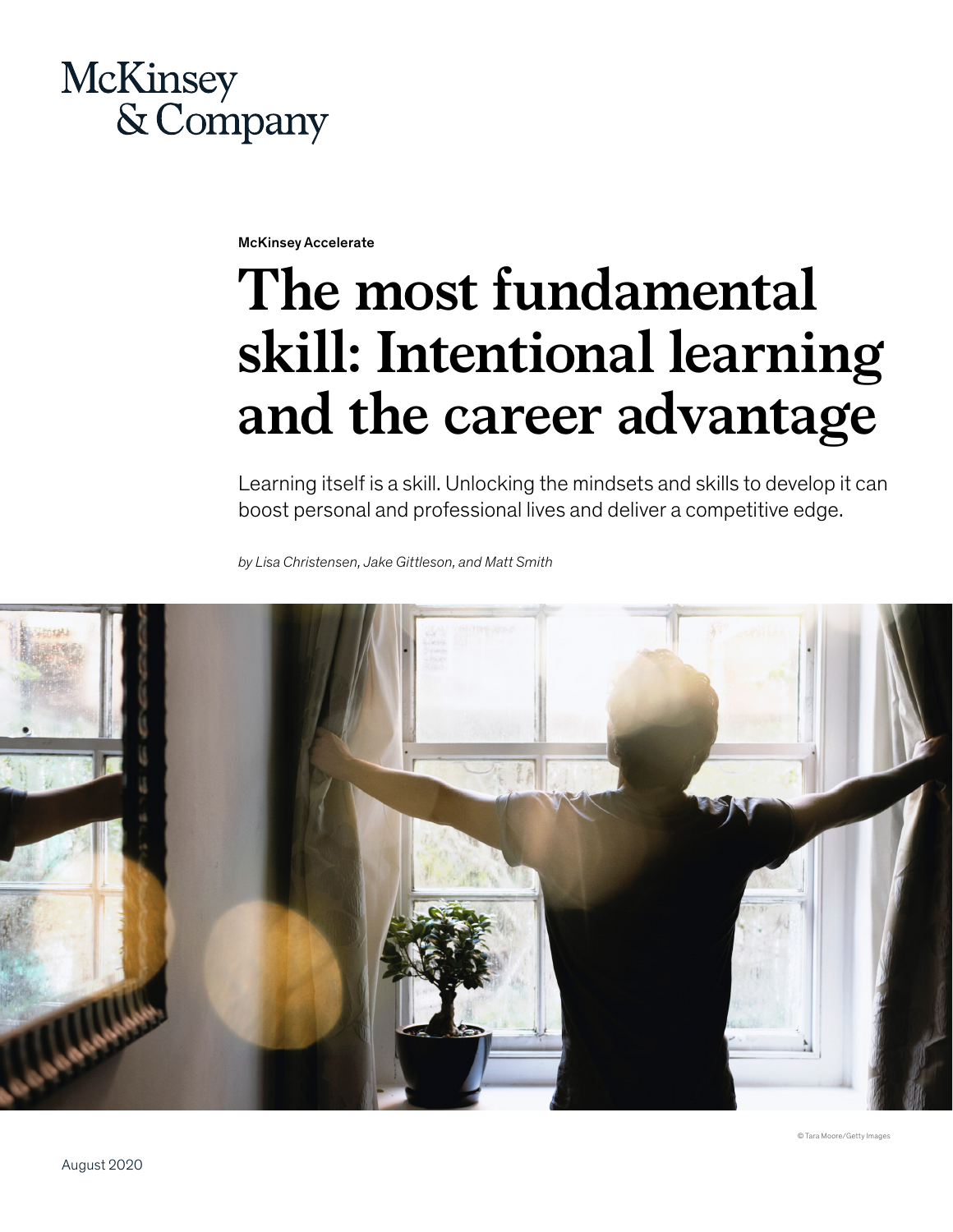#### The call for individuals and organizations

alike to invest in learning and development has never been more insistent. The World Economic Forum recently declared a reskilling emergency as the world faces more than one billion jobs transformed by technology. Even before COVID-19 emerged, the world of stable lifetime employment had faded in the rearview mirror, replaced by the expectation that both executives and employees must continually refresh their skills. The pandemic has only heightened the urgency of doubling down on skill building, either to keep up with the speed of transformation now underway or to manage the particulars of working in new ways.

Despite this context—and the nearly constant refrain for people to adapt to it by becoming lifelong learners—many companies struggle to meet their reskilling goals, and many individuals struggle to learn new and unfamiliar topics effectively. We believe that an underlying cause is the fact that so few adults have been trained in the core skills and mindsets of effective learners. Learning itself is a skill, and developing it is a critical driver of long-term career success. People who have mastered the mindsets and skills of effective learning can grow faster than their peers and gain more of the benefits from all the learning opportunities that come their way.

This article, supported by research and our decades of experience working as talent and learning professionals, explores the core mindsets and skills of effective learners. People who master these mindsets and skills become what we call intentional learners: possessors of what we believe might be the most fundamental skill for professionals to cultivate in the coming decades. In the process they will unlock tremendous value both for themselves and for those they manage in the organizations where they work.

#### **Unlocking intentionality**

Formal learning opportunities account for only a small percentage of the learning a professional needs over the course of a career. Everyday experiences and interactions offer tremendous learning opportunities, but only if you intentionally treat every moment as a learning opportunity. While intentional learners embrace their need to learn, for them learning is not a separate stream of work or an extra effort. Instead, it is an almost unconscious, reflexive form of behavior. Learning is the mode and mindset in which intentional learners operate all the time. Although they are experiencing all the same daily moments anyone else might, they get more out of those opportunities because everything—every experience, conversation, meeting, and deliverable carries with it an opportunity to develop and grow.

Each of us can become an intentional learner. There are two critical mindsets (or things you need to believe) and five core practices (or behavior that collectively reorients you toward learning in everything you do). It's not as hard as it sounds; in fact, you're probably doing some of these already.

#### **Foster learning by adjusting two critical mindsets**

Mindsets are powerful, often exerting tremendous influence on behavior, sometimes unconsciously. When built on a foundation of self-efficacy—the belief that your actions can help you achieve desired outcomes1 —two mindsets serve as especially powerful fuel for intentional learners: a growth mindset and a curiosity mindset. While some people may have a natural proclivity to these mindsets, the important thing is that they are neither fixed nor immovable. In fact, part of their power is that they can be developed.

<sup>1</sup> Albert Bandura, "Self-efficacy: Toward a unifying theory of behavioral change," *Psychological Review*, 1977, Volume 84, Number 2, pp. 191–215.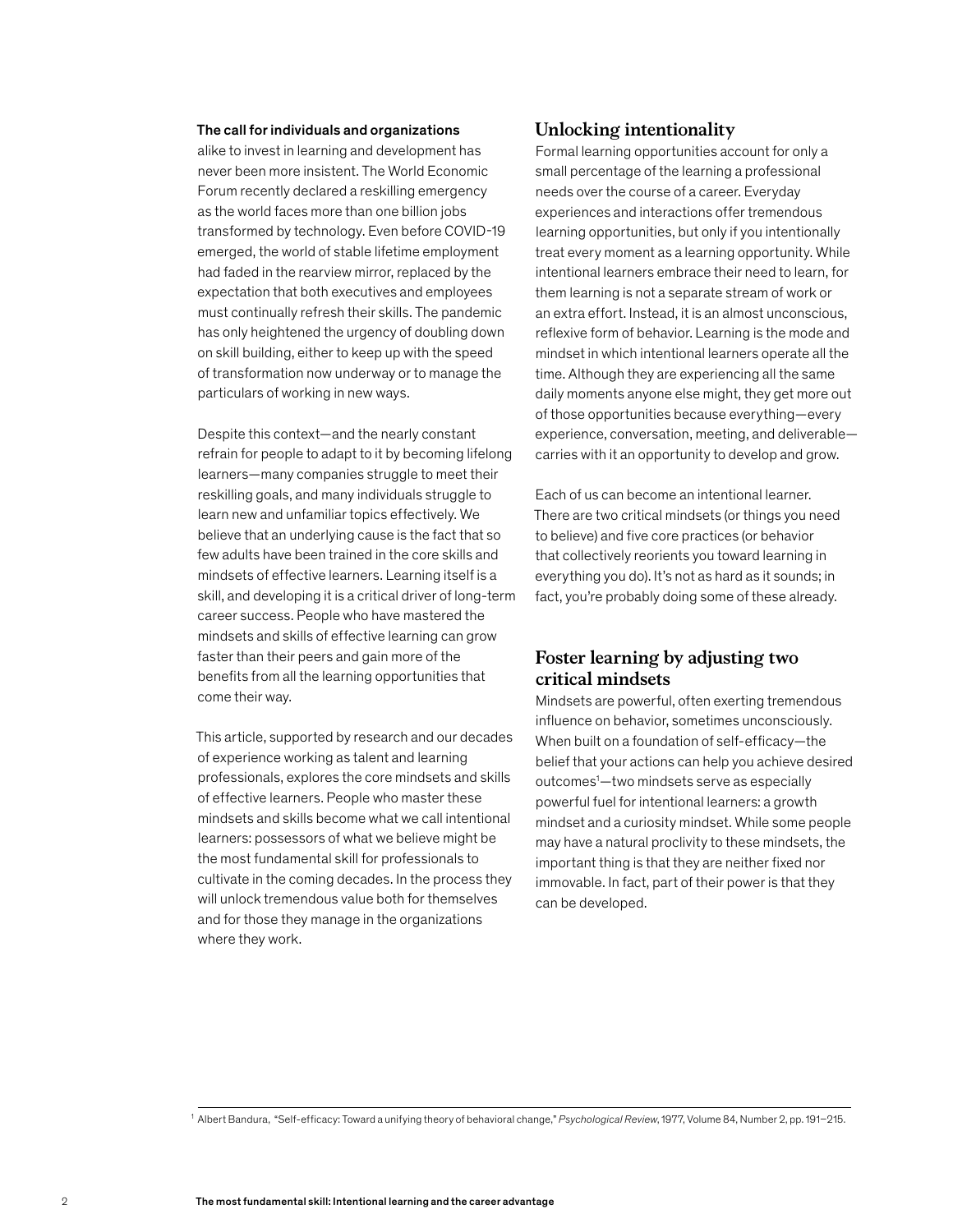## **Each of us can become an intentional learner. It's not as hard as it sounds.**

#### Adopt a growth mindset

Stanford psychologist Carol Dweck's popular work on growth suggests that people hold one of two sets of beliefs about their own abilities: either a fixed or a growth mindset. A fixed mindset is the belief that personality characteristics, talents, and abilities are finite or fixed resources; they can't be altered, changed, or improved. You simply are the way you are. People with this mindset tend to take a polar view of themselves—they consider themselves either intelligent or average, talented or untalented, a success or a failure. A fixed mindset stunts learning because it eliminates permission not to know something, to fail, or to struggle. Writes Dweck: "The fixed mindset doesn't allow people the luxury of becoming. They have to already be."<sup>2</sup>

In contrast, a growth mindset suggests that you can grow, expand, evolve, and change. Intelligence and capability are not fixed points but instead traits you cultivate. A growth mindset releases you from the expectation of being perfect. Failures and mistakes are not indicative of the limits of your intellect but rather tools that inform how you develop. A growth mindset is liberating, allowing you to find value, joy, and success in the process, regardless of the outcome.

Cultivating a growth mindset can begin with shifting your inner dialogue from beliefs about your ability (a fixed mindset) to beliefs about your opportunities and needs (a growth mindset)—for example, from

"I'm terrible at giving presentations" to "I need more practice presenting in front of others." Similarly, "I'm not good enough to be promoted to supervisor" might become "I need some additional experience before I'll be ready for promotion." Simple restatements have a dramatic impact on what you believe about your own abilities. A fixed mindset often runs deep; it may take constant practice to reframe your default thoughts.

#### Feed your curiosity

Curiosity, the engine of intentional learning, can be cultivated, even in those who don't consider themselves naturally curious. Think of curiosity as priming the pump. It's what gets your learning started. Curiosity is awareness, an openness to ideas, and an ability to make connections between disparate concepts.

The research tells us that curiosity matters for three primary reasons. First, inspiration is strongly correlated with an intrinsic desire to learn. Curiosity sparks inspiration. You learn more and more frequently because you are curious. Second, curiosity marks the beginning of a virtuous cycle that feeds your ability as a self-directed learner. Finally, research suggests that curiosity doesn't diminish with age, so it can serve you at any point in your career. Although your learning methods will change over time, curiosity will keep the spark of motivation alive.3

<sup>&</sup>lt;sup>2</sup> Carol S. Dweck, *Mindset: The New Psychology of Success*, New York: Random House, 2016, p. 25.<br><sup>3</sup> Albert Wiswell and Thomas G Reio Jr., "Field investigation of the relationship among adult curiosity, workplace learnin *Human Resource Development Quarterly*, Volume 11, Number 1, Spring 2000.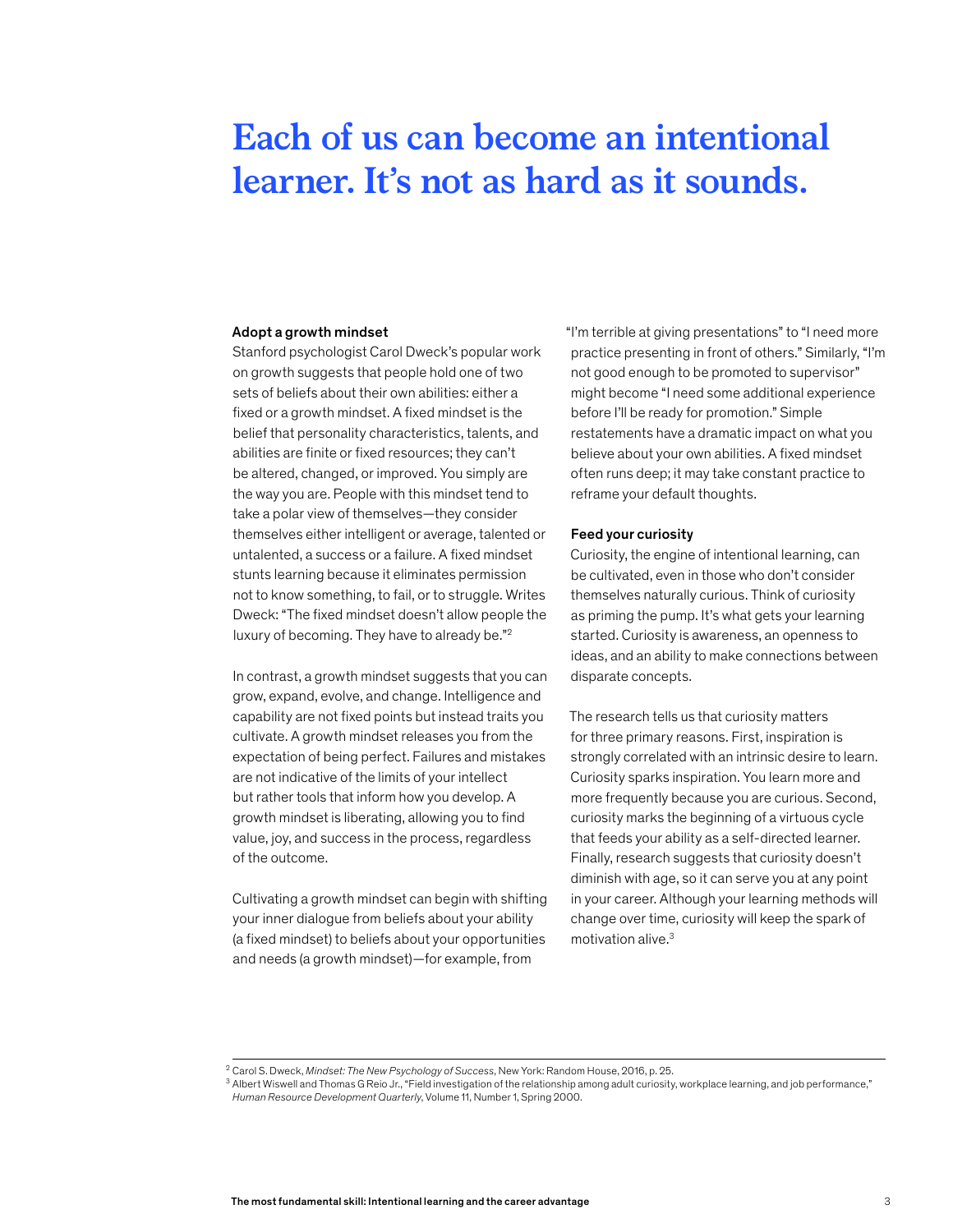Consider a few practices to strengthen your curiosity muscle:

- *Face your fears.* Fear is a significant barrier to curiosity; confronting those fears can be an important way to unlock learning skills. Spend a bit of time reflecting. What prevents you from asking questions in meetings? What keeps you from trying new things? What makes you reluctant to accept new assignments? Once you name what you are afraid of, you can decide how to address it.
- *Seek novel experiences and ideas.* New environments, new experiences, and exposure to new groups of people can all spark curiosity. Your search for the new can be as dramatic as moving to a new country or as simple as watching a documentary on a topic you don't know anything about. The key is to avoid stagnation by feeding your mind with something new.
- *Focus on what you love.* Your curiosity doesn't have to be confined to your career—cultivating the muscle in anything you do will serve all parts of your life. Consider collecting skills and interests outside your day job. Maybe you love podcasts, build engines, coach a sports team, or play an instrument in your spare time. Whatever you love to do, do more of it.

Whatever form curiosity takes, it helps you stay open and aware, broadens your perspective, and readies you to learn. Because it looks different in every person, the best advice is to just start. Get curious. Ask questions. Find something you are interested in and try it. When you become tired, try something else, but don't stop trying things.

#### **Practice, practice, practice: The five core skills of intentional learners**

A growth mindset and active curiosity are the fuel of intentional learning. But when you develop your learning muscles, it's also important to modulate these forces and direct their energy effectively. Five

best-practice behaviors help intentional learners get the most out of their experiences: setting goals, protecting time for learning, actively seeking feedback, conducting deliberate practice, and reflecting to evaluate yourself and determine your progress.

#### Set small, clear goals

Intentional learners are anchored in tangible goals, so they can use curiosity as an effective tool instead of a source of distraction. Learning-science scholars draw a bright line between a learner's goal and the ultimate "stickiness" of learning. Learning takes hold when you can retain and use what you have learned. The stickiest kind of learning happens when you are trying to accomplish something you care about.

Consider these best practices for goal setting:

- *Set a goal that matters to you.* Goals are a source of energy and motivation. Yours may be a career goal (for example, becoming a chief technology officer) or something more skill specific—say, improving your presentation skills. Either is fine if you really care about accomplishing that goal. You might also consider your goals through the lens of what is important to your organization: what of the emerging opportunities or challenges it faces excite you, and how you can shape a goal for yourself that allows you to embrace them (see sidebar "Creating a culture of intentional learning").
- *Make the goal concrete.* Be specific and explicit about what you will accomplish, but also take time to articulate why this goal matters to you. It can be fun to learn for learning's sake (what researchers call epistemic curiosity), but for many people this doesn't provide the same kind of anchor for learning as a goal directed at solving a problem or facing a challenge. "I'd like to learn more about technology," for example, won't give you the same kind of focused direction as "I'd like to be a great thought partner for digital experts and be able to solve problems with them."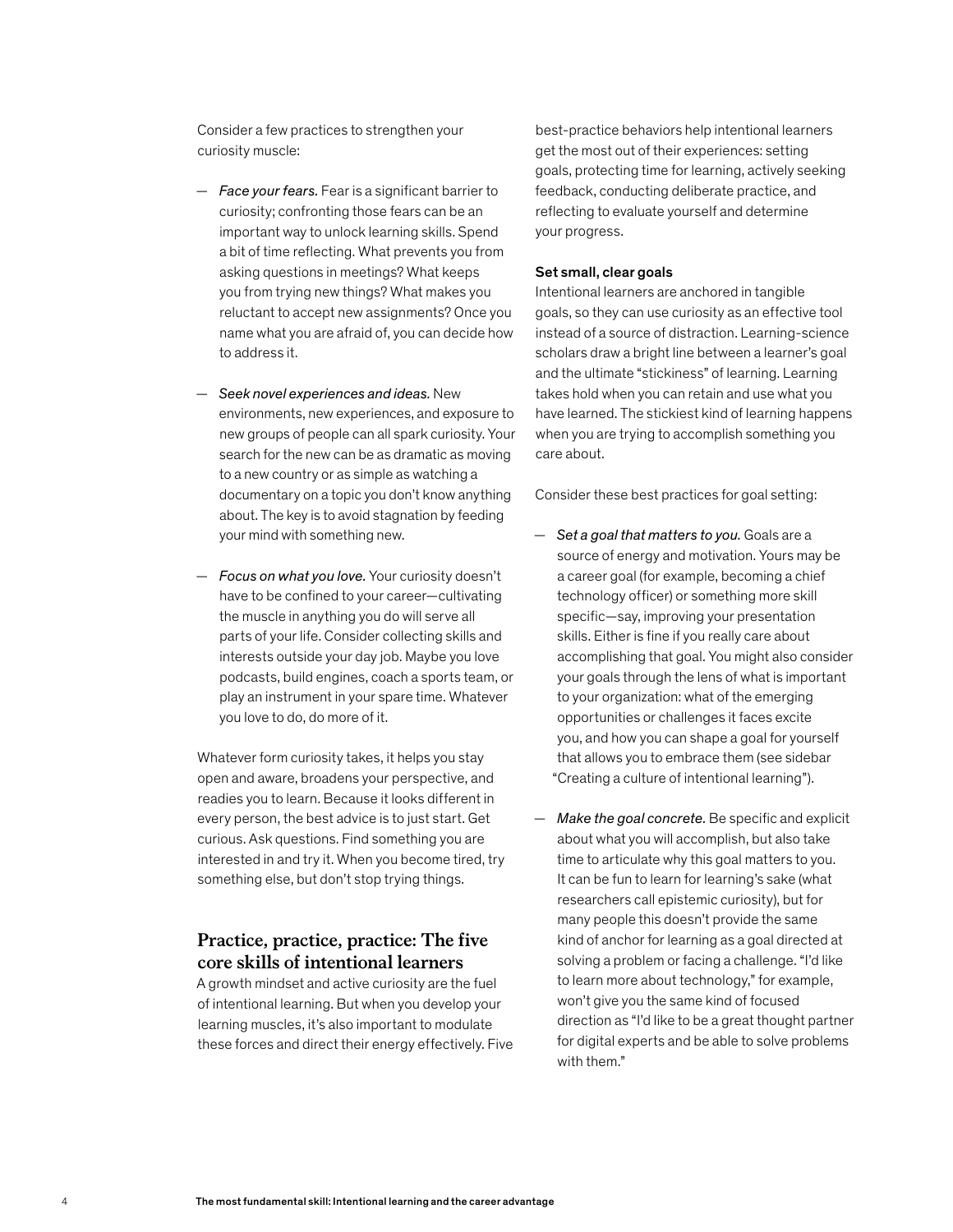#### **Creating a culture of intentional learning**

We've seen intentional learners blossom in organizations across all industries and firmly believe that any organization can build an intentional-learning culture. In every case, the leader played a critical role in fostering the culture that allowed learning to flourish. We advise leaders to embrace a few key practices:

- 1. Model and teach intentionallearning practices. Leaders who value curiosity and learning have teams that value those things, too. To build an intentional-learning culture, you must visibly invest meaningful time in your own development, letting go of the idea of the leader as expert and embracing the idea of the leader as learner. As you learn, proactively teach the skills and mindsets of intentional learners.
- 2. Make high-quality learning and development planning part of your

#### culture and processes. Have a

consistent planning cadence tied to your organization's strategic goals. Use formal learning as a companion to intentional-learning practices. Emphasize the need for intentional learning and create space for it in everyday practice. The spectrum of approaches can range from ensuring that employees get on-the-job mentoring to making time for coaching and feedback conversations to providing specific learning times that replace day-to-day work. Regardless of industry, intentional-learning cultures are built when leaders give voice to the importance of learning and ensure that employees have solid learning opportunities.

3. Beware of mixed messages. Have you ever sent employees to training and then complained about the increased

workload their absence created? Or promoted the importance of curiosity while simultaneously imposing more top-down rules for how work should be done? While you might have thought you were valuing learning, you were actually signaling that it isn't as important as daily productivity and, perhaps, that you even begrudge people's desire to learn. Intentionallearning cultures thrive when the words of leaders match their actions.

4. Curate but don't spoon feed. Help people set goals by asking them what they care about and how they want to grow. Give them ideas when they seem stuck or stagnant. Encourage and empower them to grow, providing opportunities and access to experts as needed, but don't remove the personal accountability all of us have for directing our own development.

— *Adopt a 'once in a career' mindset.* The Greek philosopher Heraclitus said no one "ever steps in the same river twice," for neither the river nor the person remains unchanged by the passage of time. Perhaps you weren't excited about helping your entire team to work remotely or optimizing all your customer-service processes for digital, but this also might be the only moment in your career when you have that opportunity. A once-in-a-career mindset that both enjoys and learns from every opportunity (because it may be the only such opportunity in your career) is a powerful reframing technique. Rather than letting unique opportunities go to waste, setting goals with this mindset helps you squeeze every drop of learning from even the most challenging circumstances.

#### Remove distractions

Although intentional learners face the same distractions and expectations their peers do, they protect time for learning. Because no set of decisions is more personal than how you use your time and balance your responsibilities, there isn't a single formula for making time to learn. However the strategies of intentional learners share three traits to make and protect time for learning in a busy day:

— *Carefully evaluate yourself and make a plan.*  Start with an honest self-analysis of what we call your personal operating model. What choices are you making about your priorities, roles, time, and energy? Do your choices align with the goals that you care about? Consider activities you should add but, more important, consider what you must eliminate to meet your goals.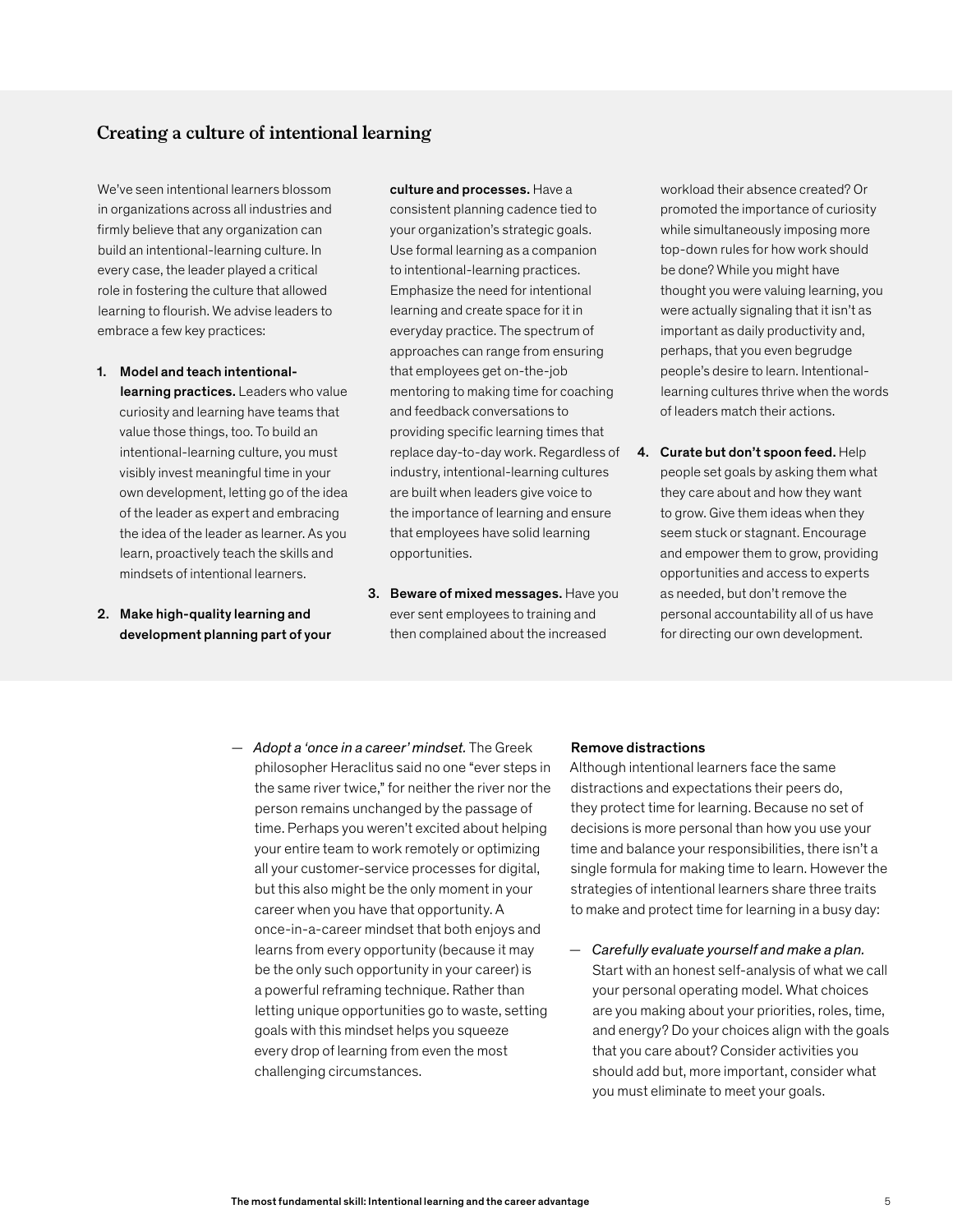- *Be mindful in the moment.* Even with the best intentions, things will get in the way of learning. Ready yourself for the deeper work of learning by minimizing distractions in your environment and managing your energy. Separate yourself from your devices. Take a walk before you start a long period of focus. Set an alarm reminding you to stretch every hour. Set up your workspace to eliminate distractions.
- *Conduct experiments and be flexible.* It may take time and iteration to find what works for you. Consider small experiments and reflect on how successfully they help you reinvest some of your time. Nothing works perfectly but, perhaps more important, nothing works forever. Commit yourself to being intentional about learning and protecting time, but be open to flexing specific strategies as your circumstances change.

#### Actively seek actionable feedback

Feedback is a familiar principle to most professionals; even when we don't love receiving it, we understand its benefits. Intentional learners are different because they not only seek feedback but also pursue it voraciously. Without it, they recognize, they may have blind spots that halt their progress. As you seek feedback, do these things:

- *Prime others.* Focus people on what you are working on. After an important meeting, many of us have probably asked a colleague, "What did you think?" It's very different to say to someone before a meeting, "I'm working on managing my reactions when my ideas are challenged. I'd love for you to watch for that and give me feedback after the meeting." Broadcasting what you are working on increases your chances of receiving tailored, actionable feedback.
- *Press for details.* Feedback is most helpful when it's actionable, and actionable feedback most often comes from details and examples. If someone comments that you seemed defensive

during a meeting, probe for more information. Did my defensiveness show up in my facial expressions or body language? Did my tone of voice change? What did I say that suggested this reaction?

- *Decide how to treat feedback.* This might seem surprising, but how you judge your ability to handle and act on feedback plays a critical role in the way an intentional learner responds to it. You may actively seek feedback, but you do not have to act on (or even believe) every comment. Feedback is data you collect to help you improve, but in the end you are in control of what to do with it.
- *Seek experts.* It is difficult to grow when you don't know what good looks like. By seeking out someone who already has expertise—say, an executive who has achieved the role you aspire to rise to or someone who is deeply skilled in the area in which you are interested—you have a pattern for how to advance. Expertise is made up of nuanced skills. An expert can give you insights that a peer simply cannot.

#### Practice deliberately in areas you want to grow in

Practice, especially practice in context, is absolutely critical to learning. The pattern of trying, failing, refining your approach, and trying again is at the heart of building all behavioral skills. After studying the development of expertise across varied domains, such as athletics, aviation, medicine, and music, psychologist K. Anders Ericsson determined that there is a "scientific approach to developing expertise" and that "consistently and overwhelmingly, the evidence showed that experts are always made, not born."4

Many of us believe that practice makes perfect, but that classic proverb isn't specific enough. Doing things over and over does little to build your skills. Instead, Ericsson suggests, "deliberate practice" creates expertise. Deliberate practice is "focused

<sup>4</sup> Edward T Cokely, K. Anders Ericsson, and Michael J. Prietula, "The making of an expert," *Harvard Business Review*, July–August 2007, hbr.org.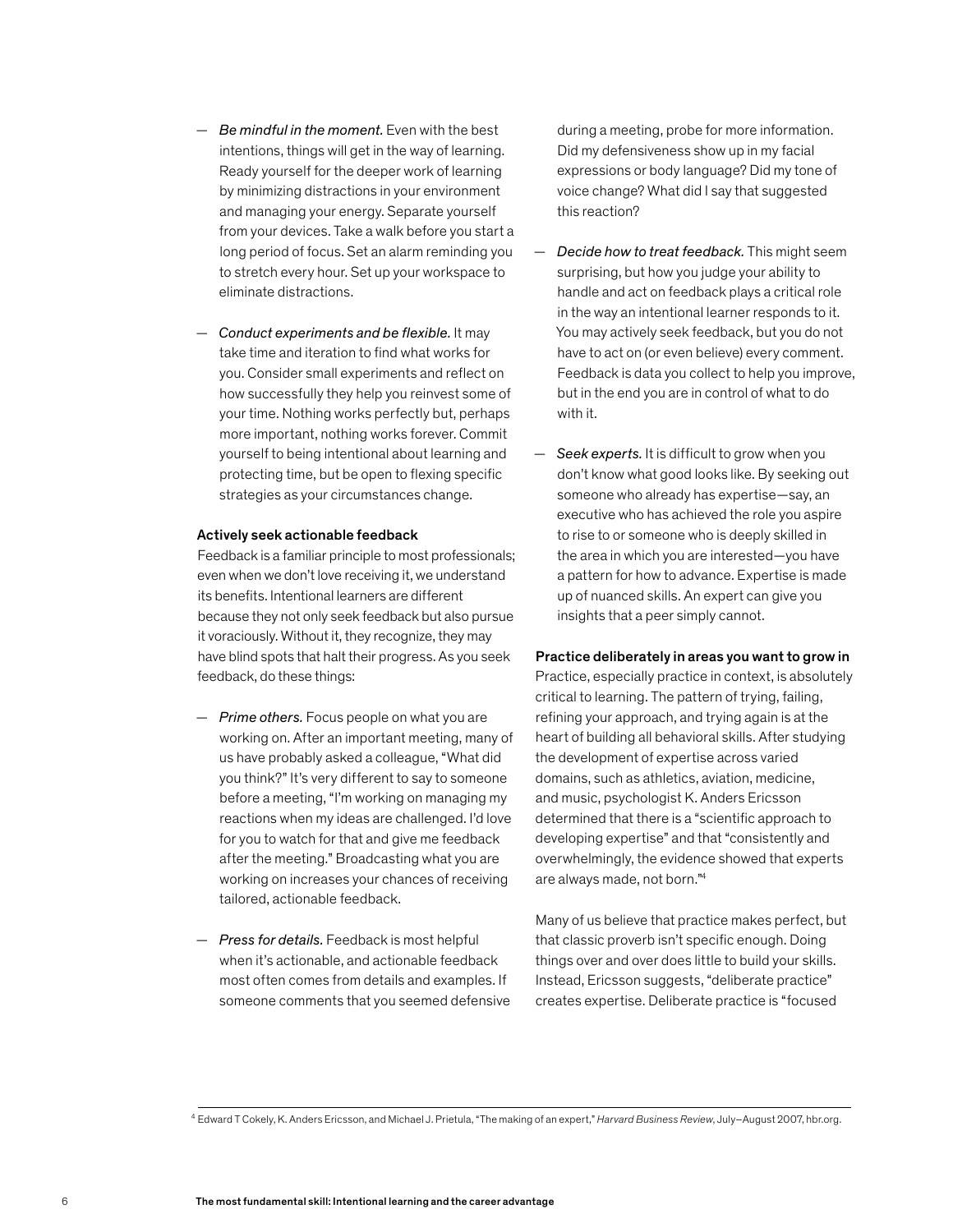activity aimed at *just the right level of challenge* to extend expertise."<sup>5</sup> In other words, effective practice is aimed at the skill gaps just beyond your current set of skills. It is practice that Goldilocks would appreciate—not too hard, not too easy, and not too repetitive of what you can already do, but at just the right level of challenge, focused on precisely the skill you need. When it comes to being deliberate, we believe that this quality is not only a critical differentiator for intentional learners but also, in application, usually markedly different from what most of us do (exhibit).

#### Practice regular reflection

Metacognition, or reflecting on and directing your own thinking, plays a critical role in all cognitive tasks, including your ability to reflect on and learn from situations. Reflection is a diagnostic skill that helps you evaluate yourself and determine your learning needs, both in light of your own past

Exhibit

### Deliberate practice may not be what it seems. **Deliberate practice may not be what it seems.**



#### … make the focus of practice too

expansive. You set a goal to improve your presentation skills, but this skill involves so many nuanced elements that you're unlikely to improve markedly without a more detailed articulation of the problem. Simply presenting in a hundred different situations may help reduce your nervousness but won't do much to build your skills.

#### People often … The contract of the last of the line of the line of the line of the line of the line of the line of the line of the line of the line of the line of the line of the line of the line of the line of the line of



#### … narrow your focus to the nuances.

What is it about your presentation skills that needs practice? Perhaps you need to break the habit of using filler words when presenting. Focusing on a detailed skill will help you make recognizable and significant progress toward your goal.



… spend too much time on the same skill. When you're good at something, it generally feels good to keep doing it. Seeing improvements may tempt you to keep practicing the same skill. But once you've started to improve, practicing the same things doesn't propel you forward. In fact, it may actually undermine your efforts to build expertise, making you overly reliant on gut instinct.



... narrow in on specific areas and items in which you are not yet skilled. As your skills evolve, focus on those things that require you to stretch.



… wait for formal opportunities, such as learning courses, to build new skills. Formal learning is a powerful tool. We believe that the focused energy of a well-designed learning experience can be just the boost that many people need to accelerate their practice. But we also know that you don't have to wait for such opportunities.



… be opportunistic about practice opportunities. A hallmark of intentional learners is that they capitalize on every chance to improve. Every phone call with a customer, every meeting, every interaction with your team or manager is an opportunity to practice. Keep your focus on developing skills and actively work on this all the time. Spend ten minutes before a call preparing your approach. Practice your presentation in a mirror. Ask a colleague to role-play a difficult conversation with you. Try to find the learning opportunity in everything you do.

<sup>5</sup> Ruth Colvin Clark, *Building Expertise: Cognitive Methods for Training and Performance*, third edition, Hoboken, NJ: John Wiley & Sons, 2008, p. 202.